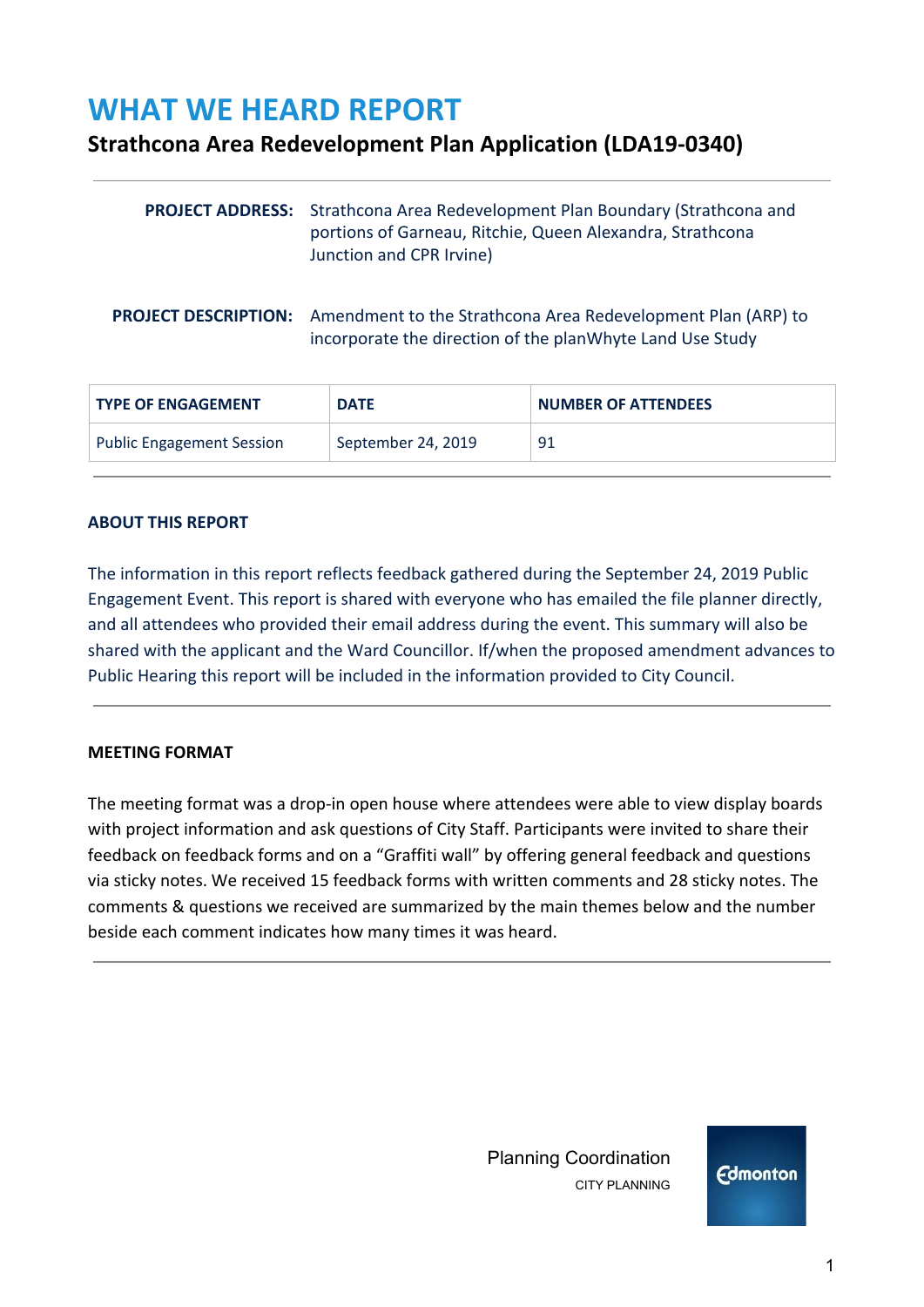#### **WHAT WE HEARD**

### **Parking and Traffic:**

- Would like to see an increase in protected bike lanes and bike parking (4)
- Concerned about what is being done to address on street parking needs, including those associated with high volume traffic during major events/farmers market in the area (3)
- Concerned about increasing and excessive level of motor vehicle noise on Whyte Ave (3)
- Concerned about a lack of traffic/crossing lights on existing residential streets (2)
- Would like to see underground parking at the existing Farmer's Market parking lot with either a park, playground, or building on top (2)
- Concerned that little consideration is going into vehicle owners in comparison to bike lanes and the reduced street parking that comes with this (2)
- Would like to see additional "ride-share" and new forms of transit utilized, such as bike share (2)
- Roads in the Strathcona area did not anticipate as heavy of traffic flows as we see now
- Concerned that the focus on cyclist and public transit infrastructure is unrealistic in a winter city where residents are unlikely to give up cars
- Would like to see parking requirements eased
- Would like to see another main arterial for west to east vehicle traffic to allow for an enhanced pedestrian experience on Whyte Ave

#### For more information about Parking in Edmonton:

[https://www.edmonton.ca/city\\_government/urban\\_planning\\_and\\_design/parking-requirements.a](https://www.edmonton.ca/city_government/urban_planning_and_design/parking-requirements.aspx) [spx](https://www.edmonton.ca/city_government/urban_planning_and_design/parking-requirements.aspx)

For more information about Bicycle Infrastructure: [https://www.edmonton.ca/transportation/cycling\\_walking/bicycle-transportation-plan.aspx](https://www.edmonton.ca/transportation/cycling_walking/bicycle-transportation-plan.aspx)

# **Strathcona Character:**

- Concerned about height of new developments
- Concerned that an increase of chain stores on Whyte Ave will cause a decrease in local shops
- Concerned that altering the various aspects of Strathcona, including historical, commercial, and entertainment, will cause permanent changes to the area
- Concerned that some of the language used in the online report references an envisioned change to character

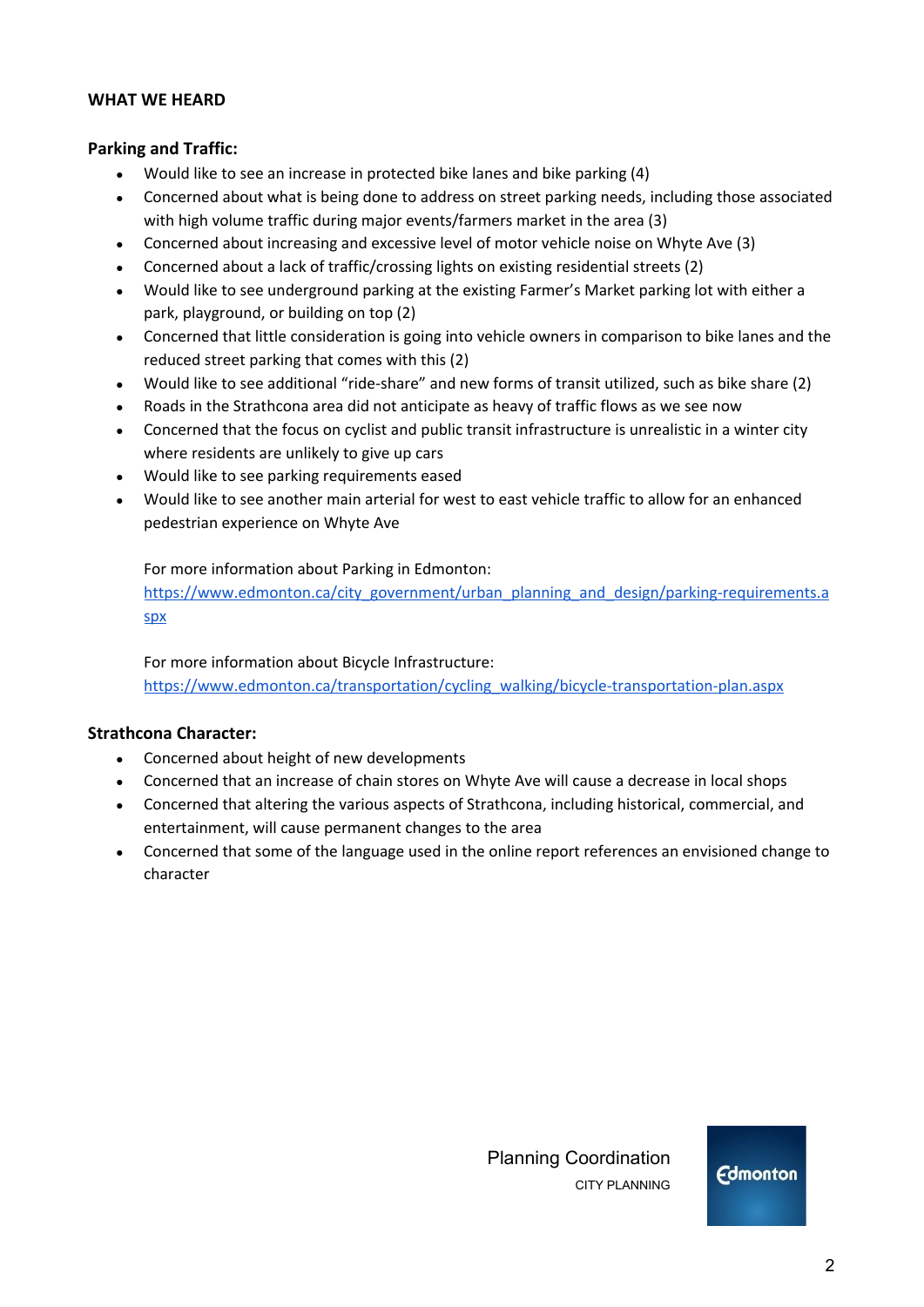# **LRT/TRANSIT:**

- Concerned about an above grade LRT system down Whyte Ave and impacts on Old Strathcona (3)
- Would like to see additional sheltered bus stops at reasonable distances along Whyte Ave (2)
- Unaware of the proposed LRT line running down Whyte Ave
- Would like to see more information regarding the Centre Line LRT
- Would like to see the implementation of a trolley-system down Whyte Avenue which connects to a designated parking lot in West Richie, eliminating traffic and enhancing the pedestrian experience

For more information about the Centre LRT Study: [https://www.edmonton.ca/projects\\_plans/transit/centre-lrt-study.aspx](https://www.edmonton.ca/projects_plans/transit/centre-lrt-study.aspx)

# **CONSULTATION:**

- Concerned about the involvement of "communications consultants" within this process (2)
- The City has no consideration for residents or public input (2)
- Information boards were excellent and City staff was knowledgeable and courteous
- Would have liked to see a formal presentation in addition to boards and handouts
- This proposal is already 75% complete leaving little room for public input
- Skeptical that comments will be recorded in the What We Heard Report
- Concerned that the public engagement process has no credibility
- Negative experiences at previous public hearings
- Concerned about deficiencies to the City's notification system

#### **OTHER:**

- Overall happy with the proposal and the planWhyte study  $(3)$
- Would like to see the Strathcona Police Station brought back (3)
- Would like to see increased density (3)
- Would like to see an increased number of playgrounds (3)
- Would like to see something done about the homeless population ruining the area
- Would like to see the homeless population addressed through kindness, tolerance, and services
- Love the new sidewalks and improved walkability in the area
- Would like to see a continued enhancement of mixed-use historic properties
- Would like to see increased green spaces
- Would like to see more commercial in neighbourhoods
- In favour of keeping the historical area as is
- In favour of taller buildings being planned towards the southern industrial area
- In favour of ensuring no shadows on the northern side of Whyte Ave during winter months
- Would like to see European-style, pedestrian-only "plazas"